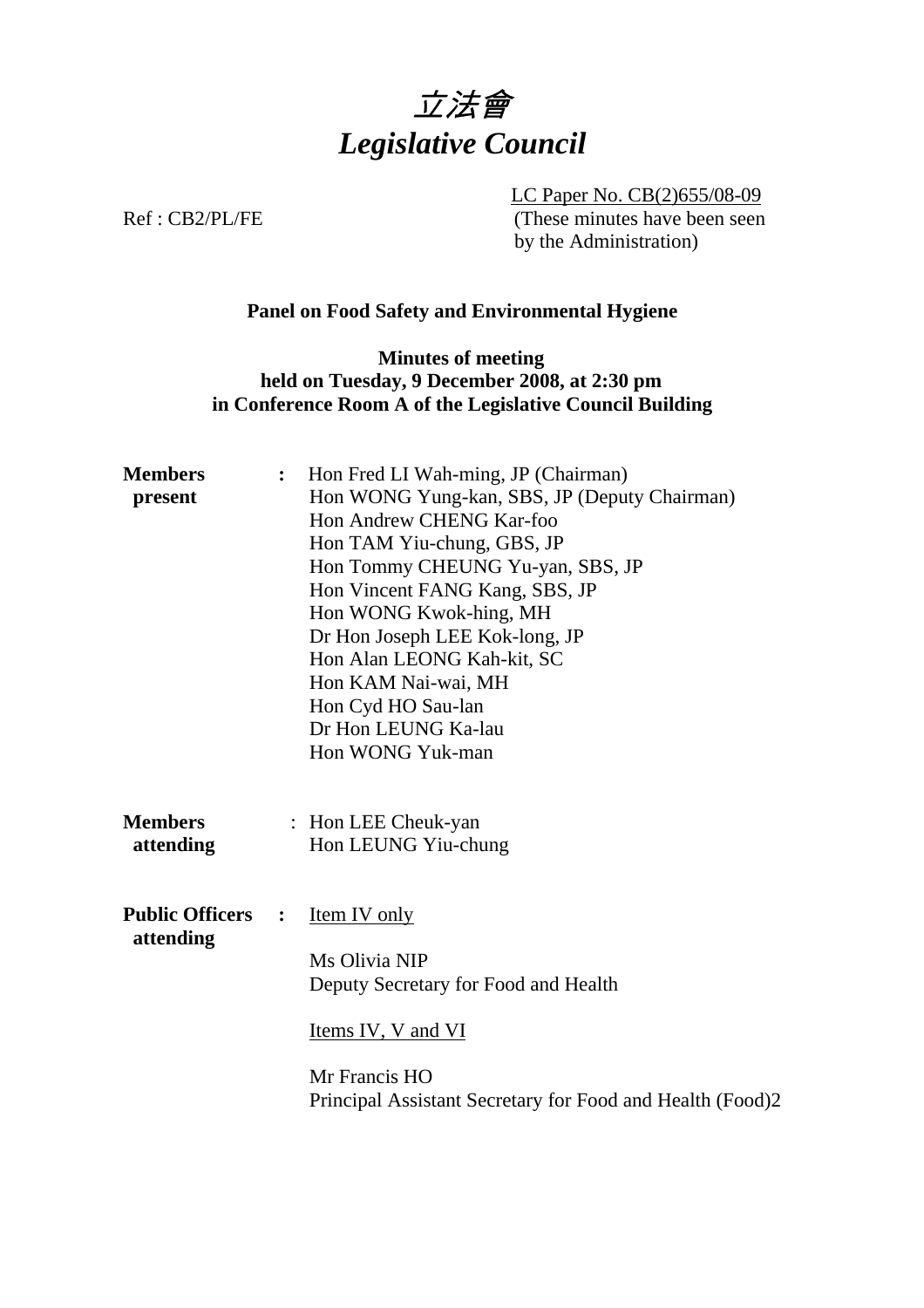|                                    | Items IV and V                                                                                                     |  |  |
|------------------------------------|--------------------------------------------------------------------------------------------------------------------|--|--|
|                                    | Ms Alice LAU Yim<br>Deputy Director of Food and Environmental Hygiene<br>(Environmental Hygiene)                   |  |  |
|                                    | <b>Items V and VI</b>                                                                                              |  |  |
|                                    | Prof Gabriel M LEUNG, JP<br>Under Secretary for Food and Health                                                    |  |  |
|                                    | Ms CHU Lan-ying<br><b>Assistant Director (Operations)3</b><br>Food and Environmental Hygiene Department            |  |  |
|                                    | <u>Item VI only</u>                                                                                                |  |  |
|                                    | Ms Julina CHAN Woon-yee, JP<br>Deputy Director of Food and Environmental Hygiene<br>(Administration & Development) |  |  |
| <b>Attendance</b><br>by invitation | <b>Item VI only</b><br>Hong Kong Food & Environment Hygiene Department<br><b>Staff Rights Union</b>                |  |  |
|                                    | Ms LI Mei-siu<br>Chairperson                                                                                       |  |  |
|                                    | Environmental Hygiene, Leisure and Cultural Services Staff<br>Association                                          |  |  |
|                                    | Mr CHAN Pok-yin<br><b>Executive Committee Member</b>                                                               |  |  |
|                                    | Environmental Hygiene, Leisure and Cultural Services Staff<br><b>Association - Mock I Staff Branch</b>             |  |  |
|                                    | Mr WONG Wah-hing<br>Secretary                                                                                      |  |  |
| <b>Clerk</b> in<br>attendance      | Miss Mary SO<br>$\ddot{\cdot}$<br>Chief Council Secretary (2) 5                                                    |  |  |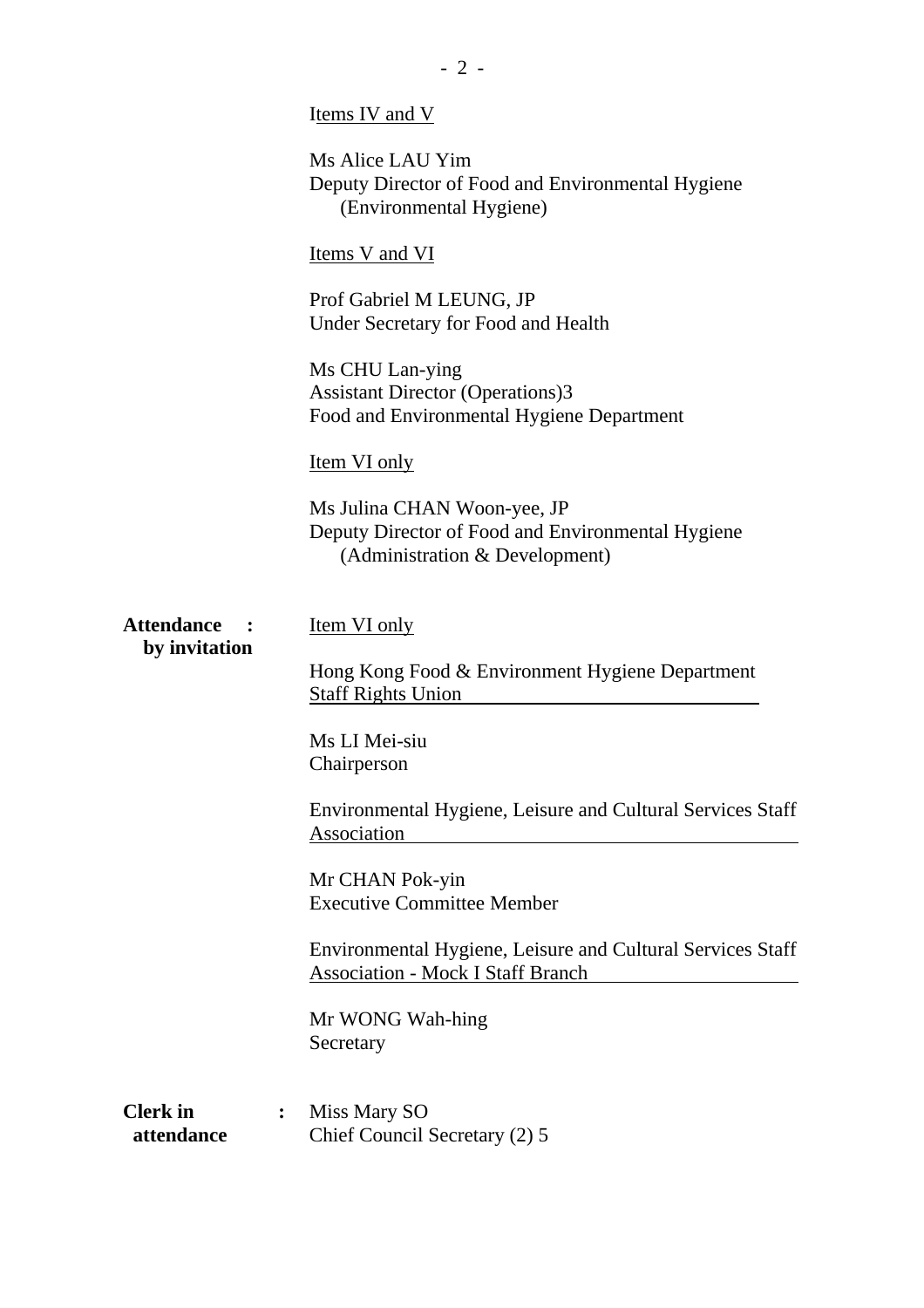| <b>Staff</b> in | : Ms Alice LEUNG               |
|-----------------|--------------------------------|
| attendance      | Senior Council Secretary (2) 6 |
|                 |                                |

Ms Sandy HAU Legislative Assistant (2) 5

Action

#### **I Confirmation of minutes**

(LC Paper Nos. CB(2)402/08-09 and CB(2)403/08-09))

The minutes of the special meeting held on 22 October 2008 and the regular meeting held on 11 November 2008 were confirmed.

#### **II. Information papers issued since the last meeting**

2. Members noted the following papers issued since the last meeting and did not raise any queries -

- (a) "Extension of the voluntary surrender scheme for itinerant hawker licences" provided by the Administration (LC Paper No. CB(2)375/08-09(01)); and
- (b) "Sulphur dioxide in beef" provided by the Administration (LC Paper No. CB(2)406/08-09(01)).

## **III. Items for discussion at the next meeting**

(LC Paper Nos. CB(2)379/08-09(01) and (02))

3. At the request of the Chairman, members agreed to re-schedule the next regular meeting from 13 to 20 January 2009 to discuss the following items -

- (a) sulphur dioxide in beef;
- (b) amendments to the Food Business Regulation to prohibit abstraction of seawater for keeping live seafood; and
- (c) licensing of tobacco hawkers.

4 Members further agreed to hold a special meeting to discuss the issue of hawker licence fee and public market stall rental waiver and to invite deputations to listen to their views on the matter.

(*Post-meeting note*: The special meeting was held on 18 December 2008 at 10:45 am.)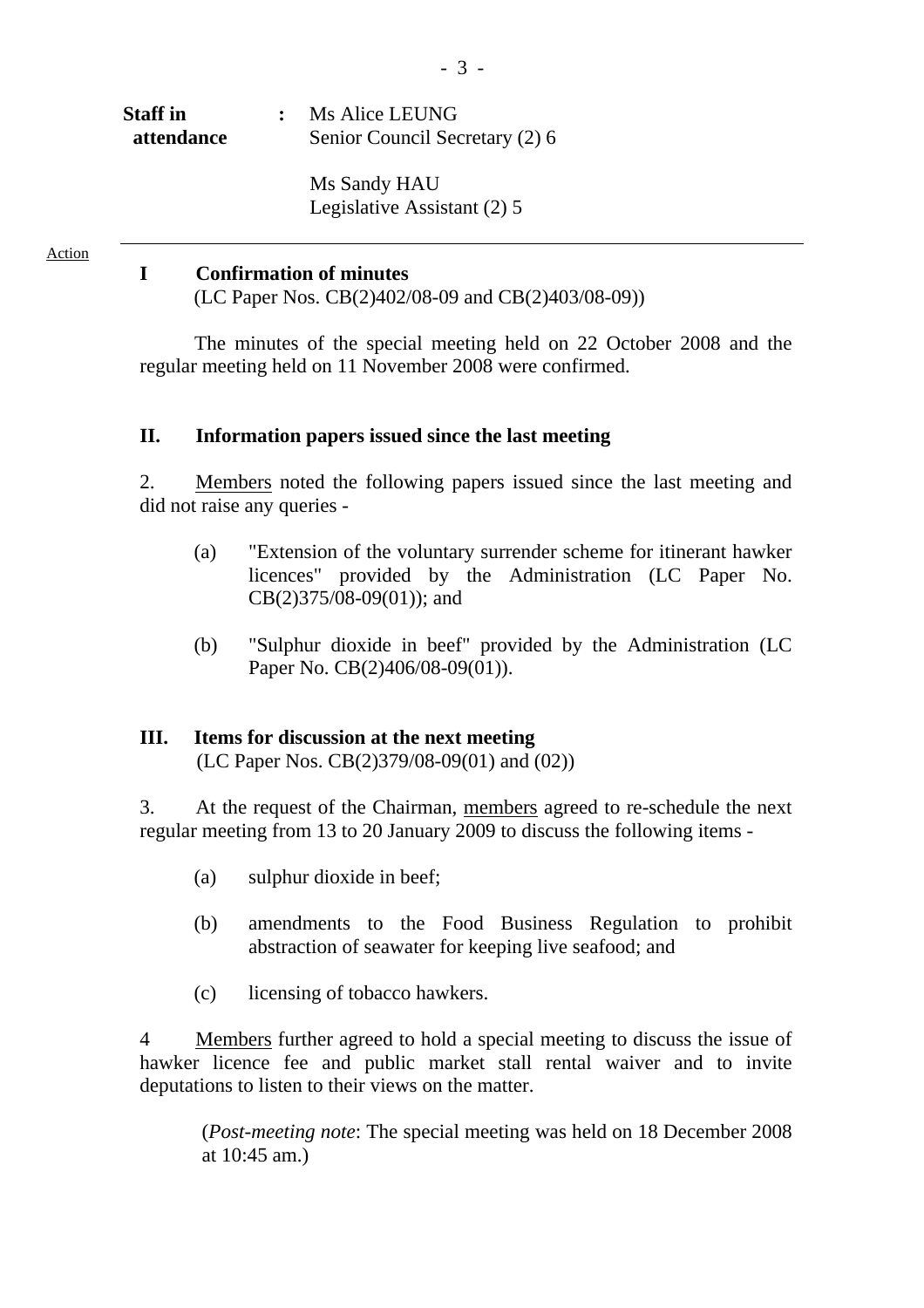**IV. Conversion of a Directorate Administrative Officer post into an Assistant Director of Municipal Services post in the Food and Environmental Hygiene Department (FEHD)**  (LC Paper No. CB(2)379/08-09(03))

5. Deputy Secretary for Food and Health and Deputy Director of Food and Environmental Hygiene (Environmental Hygiene) (DD/FEH(EH)) briefed members on the proposed creation of an Assistant Director of Municipal Services (D2) post offset by deletion of an Administrative Officer Staff Grade C (D2) post in the Environmental Hygiene Branch of the Food and Environmental Hygiene Department (FEHD). The purpose was to ensure the continued provision of adequate directorate input to the planning and supervision of the smooth and efficient operation of environmental hygiene services and effective enforcement of relevant statutory provisions on a regional basis.

6. Members did not raise objection to the Administration submitting the proposal to the Establishment Subcommittee for endorsement on 18 February 2009 and the Finance Committee for approval on 24 April 2009.

# **V. Enforcement against unauthorised display of bills and posters**  (LC Paper No. CB(2)379/08-09(04))

7. DD/FEH(EH) briefed members on enforcement against unauthorised display of bills and posters in public places by FEHD, details of which were set out in the Administration's paper.

8. Mr TAM Yiu-chung asked whether the new enforcement and prosecution approach against unauthorised display of bills and posters, as set out in paragraphs 12 to 14 of the Administration's paper, would cover promotion stands set up on the streets and persons wearing or carrying advertisement boards.

9. DD/FEH(EH) responded as follows -

- (a) under section 83 of the Public Health and Municipal Services Ordinance (Cap. 132), it was an offence to hawk in any street without a license. If on-street promotion activities involved sale of goods or merchandise, subject to evidence FEHD would consider prosecution for hawking without a licence;
- (b) if on-street promotion activities were found to obstruct scavenging operations, FEHD would issue a verbal warning for the removal of the obstructing article. If the warning went unheeded, FEHD would take follow-up action pursuant to section 22 of Cap. 132;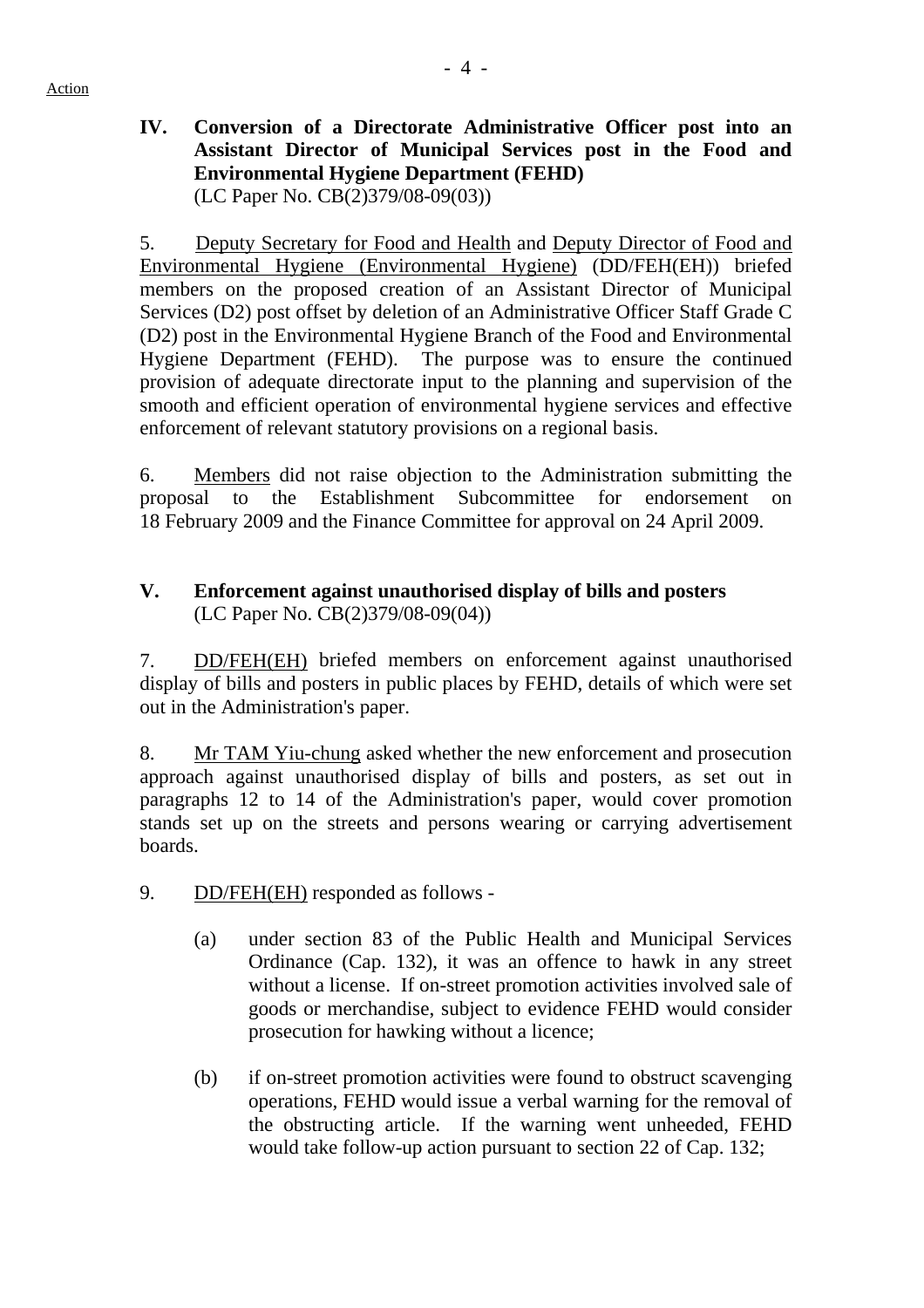Action

- (c) however, on-street promotion activities which did not involve actual sale of goods or merchandise, such as sale of services, were not considered as hawking. If such activities gave rise to complaints and caused serious obstruction, FEHD and the Police would, having regard to individual circumstances, consider appropriate enforcement action by drawing on general powers under section 4A of the Summary Offences Ordinance (Cap. 228); and
- (d) in general, any form of unauthorised display of bills and posters on any Government land using apparatus such as easy-mount frames, placards, carts, boxes, etc. would be removed, together with the bills and posts, under section 133 of Cap.132 as evidence of contravention of section 104A of Cap.132 under the new enforcement and prosecution approach. However, on-street promotion activities using persons to wear or carry advertisement boards would not constitute an offence under section 104A.

10. Mr WONG Yuk-man pointed out that on-street promotion activities provided lower-skilled people with employment opportunities. To implement the new enforcement and prosecution approach in relation to the unauthorised display of bills and posters in public places at this time of economic downturn would adversely affect the livelihood of these people. Mr Tommy CHEUNG also said that the Administration should withhold implementing the new enforcement and prosecution approach against unauthorised display of bills and posters to the whole territory with effect from 2 February 2009, until after the economy had recovered from the present downtown. Mr CHEUNG considered that on-street promotion activities should be tolerated, so long as these activities did not obstruct or endanger any person or vehicle in a public place and did not occupy certain locations persistently. Ms Cyd HO concurred, and requested the Administration to provide an assessment of the implementation of the new enforcement and prosecution approach in relation to unauthorised display of bills and posters in public places on the business environment in writing after the meeting.

Admin

11. Whilst recognising the need to address the problems caused by rampant unauthorised display of bills and posters in public places, Mr WONG Kwokhing agreed that due regard should be given to protecting people's livelihood. Mr WONG suggested that the Administration should assign some public areas for promoters to apply to use at a fee. Reference could be drawn from the podium of the Tsing Yi Airport Express station whereby certain area was set aside for such purposes.

12. Under Secretary for Food and Health (USFH) responded that FEHD would balance all relevant factors in taking enforcement action against unauthorised display of bills and posters in public places. He pointed out that a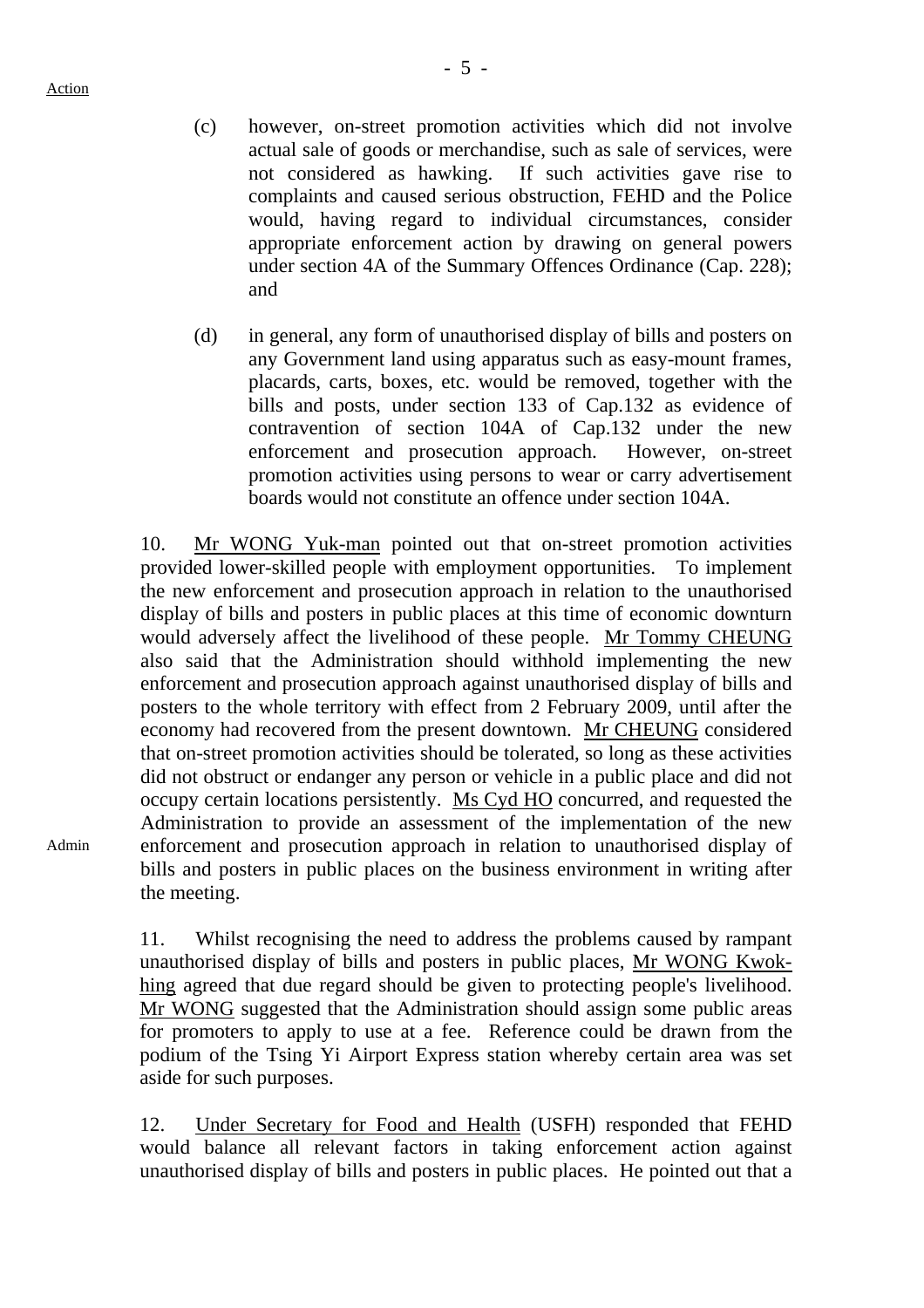relatively tolerant approach had been adopted towards unauthorised noncommercial bills and posters, which were typically displayed to promote activities organised or services provided by non-profit making organisations or community leaders. Although there were routine operations to remove such displays and recover costs from the relevant parties, prosecution was not taken out. USFH further said that under the existing policy, the Lands Department (Lands D) assigned roadside spots in various districts under the Management Scheme for the Display of Roadside Non-commercial Publicity Materials for display of non-commercial bills and posters. To his understanding Lands D had no plan to extend the Scheme to cover display of commercial bills and posters.

13. Mr LEUNG Yiu-chung queried whether FEHD would indeed balance all relevant factors in taking enforcement action against unauthorised display of bills and posters in public places, as under the new approach enforcement action would be taken against all easy-mount frames and similar paraphernalia used for unauthorised display of bills and posters in public places.

14. DD/FEH(EH) advised that the new approach had been implemented on a trial basis in Wan Chai District since early October 2008 and in Yau Tsim Mong District since end October 2008, focusing on commercial bills and posters. Under the trial scheme, FEHD seized some 1 200 easy-mount frames and similar paraphernalia used for unauthorised displays of bills and posters in public places as evidence of the offence, and only one prosecution was taken out.

15. Mr LEUNG Yiu-chung said that to his understanding, the Police had set up a task group to deal with the new enforcement and prosecution approach against unauthorised display of bills and posters in public places. Mr LEUNG requested the Administration to provide information in writing in this regard.

16. Mr WONG Yuk-man expressed concern about the Administration using the new enforcement and prosecution approach against unauthorised display of bills and posters to ban certain political groups/individuals from promoting their ideas or views. Ms Cyd HO also expressed the view that the new approach could be used by the Administration to suppress freedom of speech and expression. Ms HO asked about the need for implementing the new approach, as the Police was empowered to take action as appropriate in the event that promotion and advertising activities posed imminent danger or caused obstruction to members of the public.

17. USFH responded that the reasons for implementing the new enforcement and prosecution approach in relation to unauthorised display of bills and posters in public places were already given in the Administration's paper.

18. Ms Cyd HO remained unconvinced of the Administration's explanation. Ms HO requested the Administration to provide the legal opinions on the human right implications of the new enforcement and prosecution approach in relation

Admin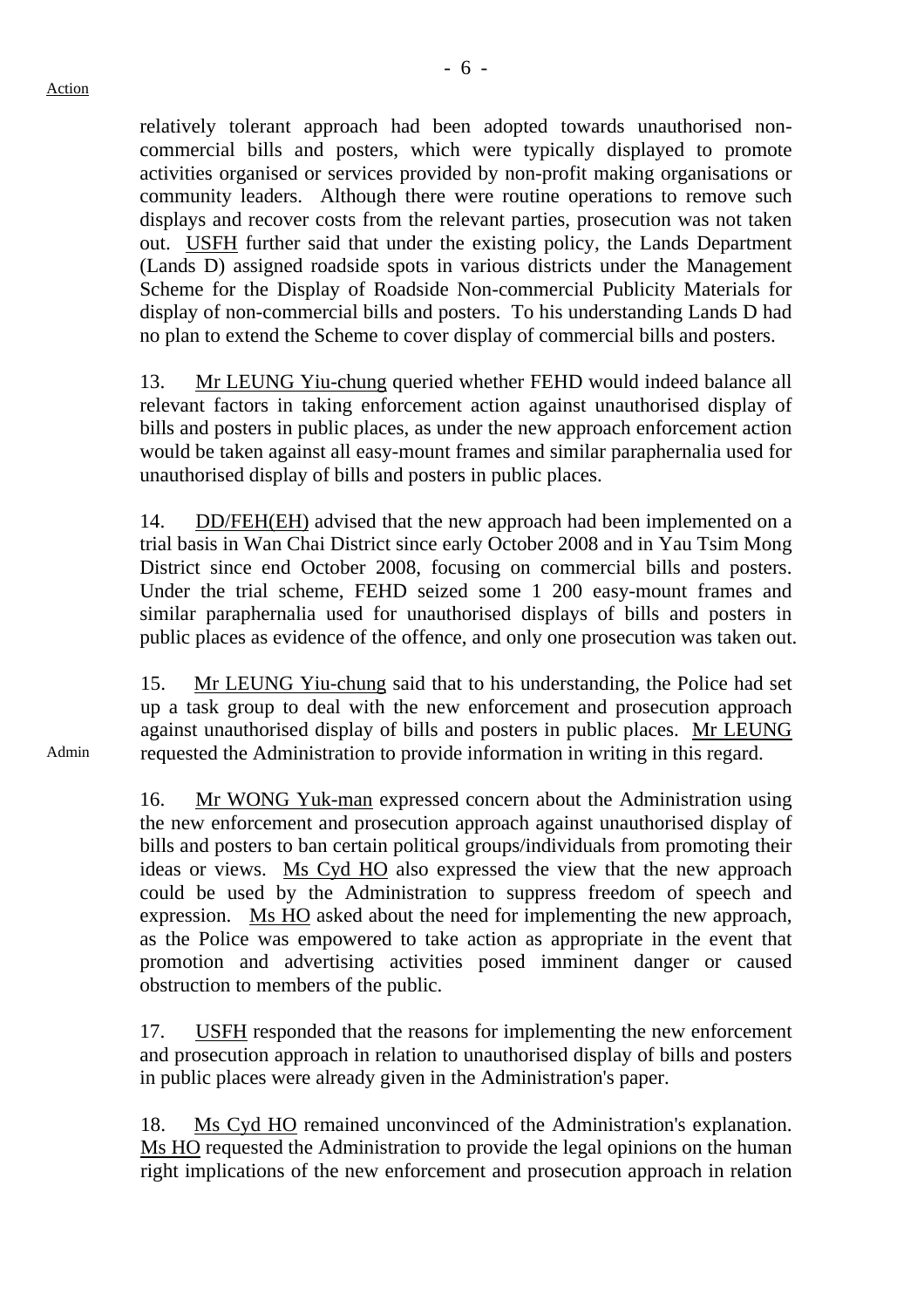Action

Admin to unauthorised display of bills and posters in public places in writing after the meeting.

#### Conclusion

19. Ms Cyd HO moved a motion, as amended by Mr Alan LEONG, as follows -

"本委員會動議,在未經立法會詳細討論確認之前,當局不應收緊 《公眾衞生及市政條例》第 104A 條及 104D 條執法和檢控方針。"

#### (Translation)

"That this Panel moves that the Administration should not tighten its enforcement and prosecution approach in respect of sections 104A and 104D of the Public Health and Municipal Services Ordinance before such are thoroughly discussed and confirmed by the Legislative Council."

The Deputy Chairman put Ms HO's motion, as amended by Mr LEONG, to vote. Four members voted in favour of the amended motion, and one member abstained. The Deputy Chairman declared that Ms HO's motion, as amended by Mr LEONG, was carried.

20. In closing, the Deputy Chairman said that the Administration should take into account the views/concerns expressed by members before taking forward the new enforcement and prosecution approach in relation to unauthorised display of bills and posters in public places.

### **VI. Operation of the Pest Control Section under FEHD**  (LC Paper Nos. CB(2)340/08-09(01), CB(2)379/08-09(05) and CB(2)412/08-09(01))

21. The Deputy Chairman invited deputations to give views on the operation of the Pest Control Section under FEHD.

Views of deputations

#### Hong Kong Food and Environmental Hygiene Department Staff Rights Union

22. Ms LI Mei-siu presented the views of the Hong Kong Food and Environmental Hygiene Department Staff Rights Union (the Union) as detailed in the submission (LC Paper No. CB(2)412/08-09(01)). In particular, Ms LI urged FEHD to cease outsourcing its pest control services to safeguard public health as unlike civil servants, contractors' workers were not allowed to enter private premises to carry out pest control work, and to improve the manpower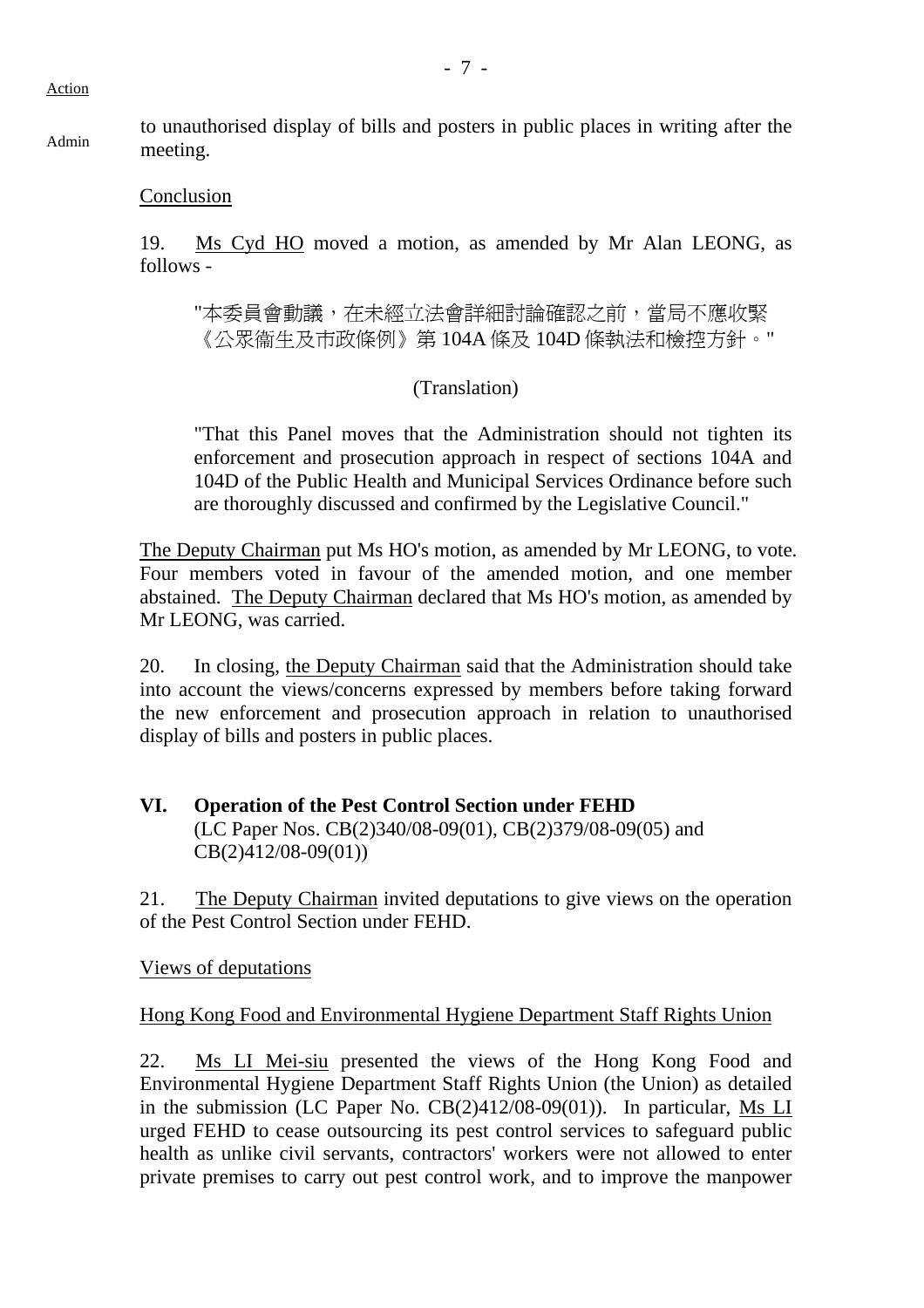and management structure of its Pest Control Section. Ms LI pointed out that although the Administration mentioned in its paper to the Panel (LC Paper No.  $CB(2)$  379/08-09(05)) that the 670 in-house pest control staff (including over 400 Workmen II ) would remain in service, the fact was that the total number of in-house pest control teams would be reduced from the existing 166 to 66 involving 178 Workmen II.

## Environmental Hygiene, Leisure and Cultural Services Staff Association

23. Mr CHAN Pok-yin introduced the submission from the Environmental Hygiene, Leisure and Cultural Services Staff Association (LC Paper No. CB(2)448/08-09(02)) which urged the Administration to convert the non-civil service contract (NCSC) staff in the Pest Control Section under FEHD into civil servants as the former had mostly been employed by FEHD for over 10 years.

## Environmental Hygiene, Leisure and Cultural Services Staff Association - Mock I Staff Branch

24. Mr WONG Wah-hing presented the views of the Environmental Hygiene, Leisure and Cultural Services Staff Association - Mock I Staff Branch, as detailed in the submission tabled at the meeting (LC Paper No. CB(2)448/08- 09(03)). Specifically, Mr WONG urged FEHD to address the serious shortage of frontline staff in its Pest Control Section which had resulted in the growing number of occupational injuries. Mr WONG also expressed concern about FEHD's plan not to recruit Workmen II and to replace them with contractors' workers.

The Administration's response

- 25. DD/FEH(Administration & Development) (DD/FEH(AD)) said that
	- (a) FEHD had, from time to time, conducted reviews of the internal structure of various sections/units as and when necessary to ensure that its services were effective. A review on its Pest Control Section had just been conducted. Under this review, the deployment of 670 in-house staff (including over 400 Workmen II) and 1 400 contractors' workers would remain unchanged. In addition, FEHD intended to increase the number of Foreman grade staff to enhance frontline inspection duties and to engage health inspectors in performing district liaison and publicity work to better mobilise the public in preventing pests and vectors'-borne diseases;
	- (b) to strengthen the services of the Pest Control Section in various districts, FEHD had as a matter of fact, since 2003, set up pest control roving teams through outsourcing to augment the work of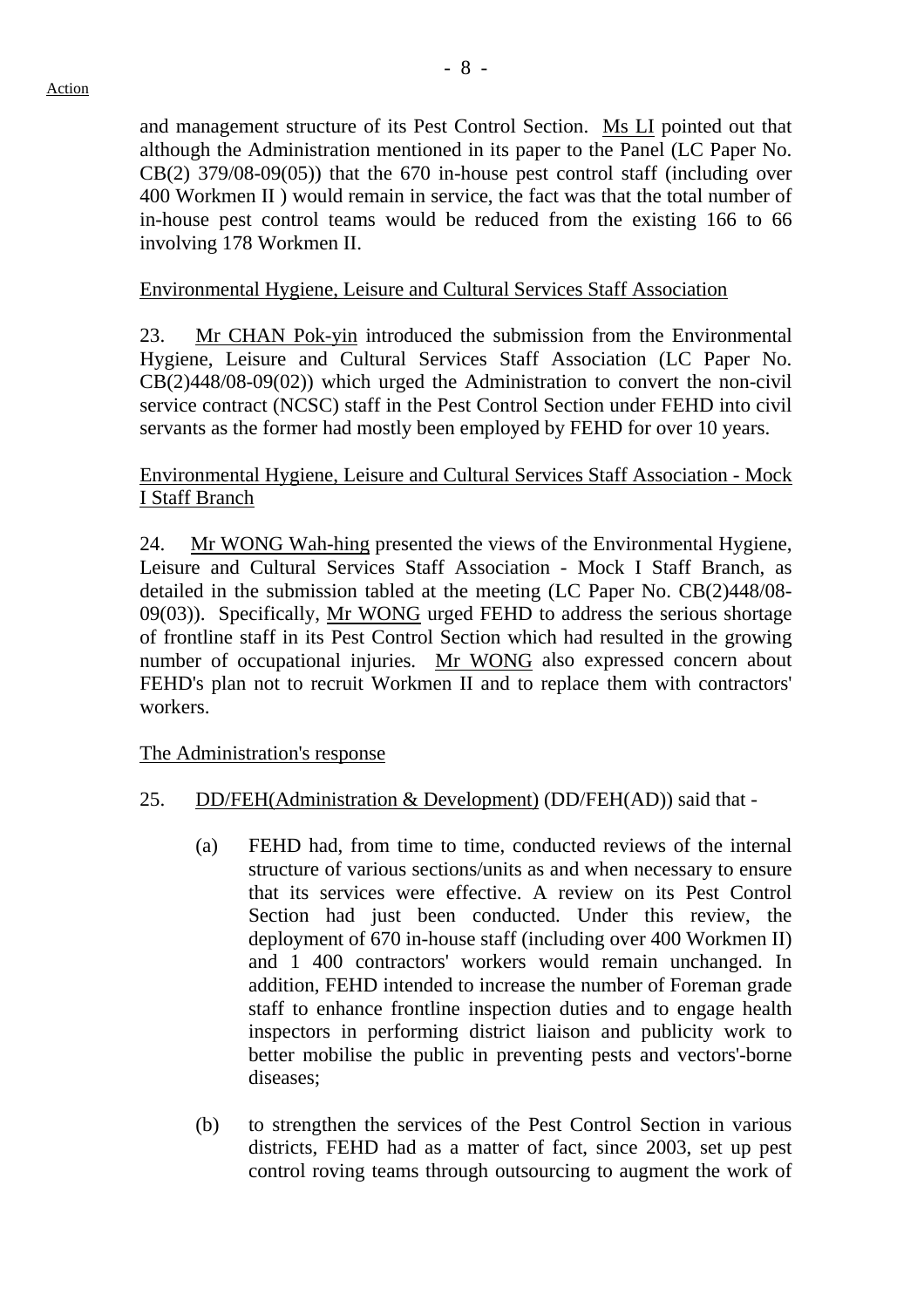in-house staff working in the district pest control teams. The contractors' roving teams and in-house teams worked together to provide comprehensive pest and mosquito control services in the territory. This mode of operation had been working well thus far;

- (c) FEHD was actively reviewing the deployment of and need for Workmen II in the delivery of services. Requirement, if any, would first be met through in-service recruitment, and where necessary, approval from the Civil Service Bureau (CSB) for open recruitment would be sought in accordance with existing procedures to meet services needs; and
- (d) FEHD attached great importance to the occupational health and safety of its employees, including civil servants and NCSC staff. As an illustration, a large scale tool-box demonstration was organised by the Department last year to raise frontline staff's awareness of occupational health and safety and educate them about ways to prevent occupational injuries.

#### Discussion

26. Mr WONG Kwok-hing urged the Government to cease outsourcing its services, particularly after the announcement made by the Chief Executive (CE) on 8 December 2008 to create some 7 700 civil service posts next year, amongst others, to lead Hong Kong out of the economic downturn.

27. Mr WONG Yuk-man also said that the League of Social Democrats opposed Government outsourcing its services to outside contractors.

28. USFH responded that it was Government's established policy that the private sector should participate in the delivery of public services as far as practicable. To take full advantage of the skills, innovation and flexibility of the private sector to provide more and better services to the public, bureaux and departments would keep under regular review the mode of delivery of services. Only when it was established that the service could not be contracted out to a private service provider or must be undertaken by civil servants would civil servants be engaged to meet such needs.

29. Assistant Director (Operations) 3 (AD(Ops)3)) supplemented that FEHD had never outsourced its pest control services in the past in the sense that no inhouse workers had been displaced as a result, and the Department had no plan to do so in the future under the current review. The pest control roving teams serviced by contractors were set up to augment the services of in-house pest control teams, following the occurrence of dengue fever in Hong Kong in 2002.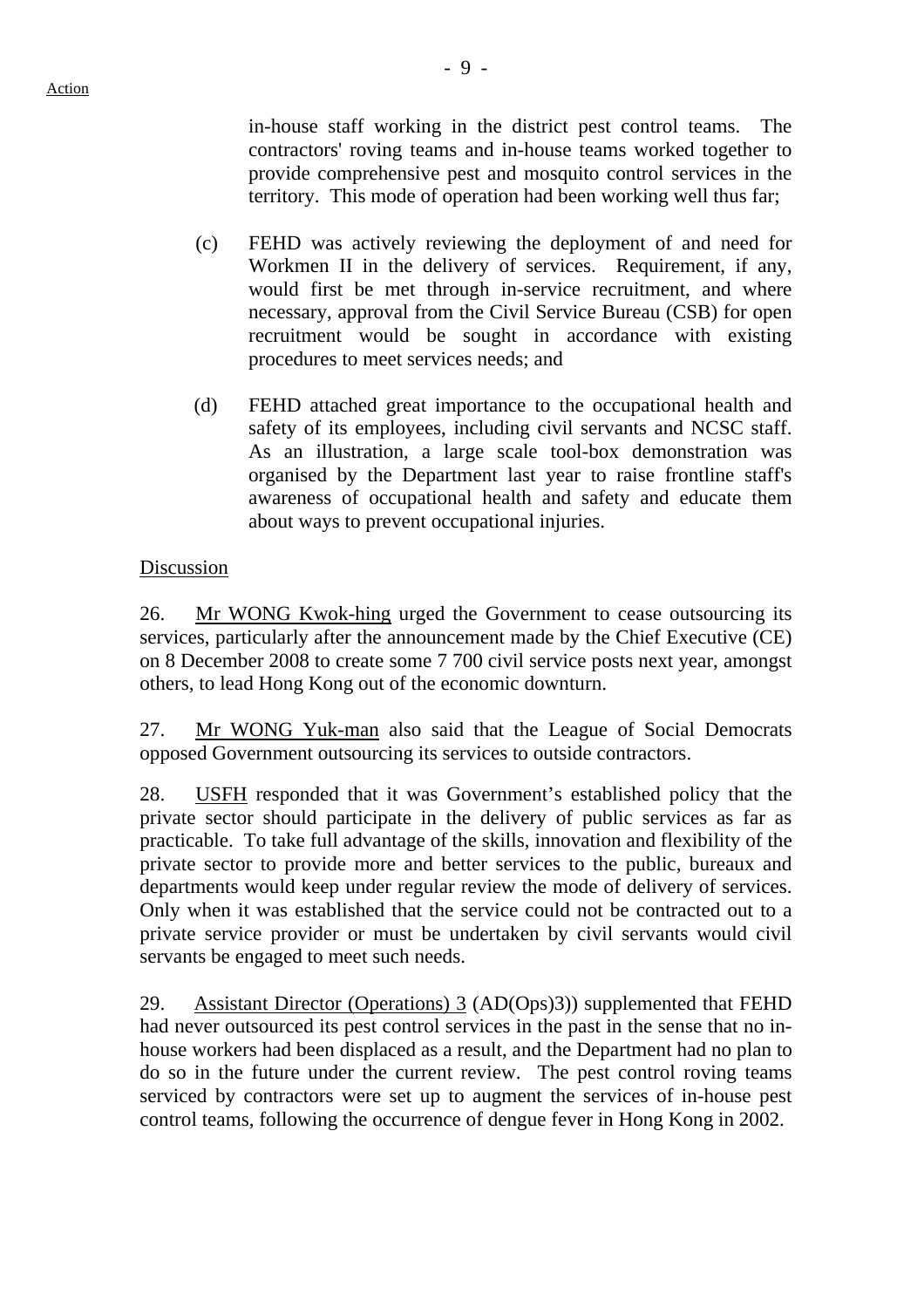30. Mr WONG Yuk-man and Mr LEE Cheuk-yan sought clarification from the Administration on the information provided by the Union that the Pest Control Section of FEHD would reduce the number of in-house pest control teams from 166 to 66 involving 178 Workmen II.

31. AD(Ops)3 responded that the Administration did not know the source of the figures provided by the Union and therefore would not comment on that. AD(Ops)3 reiterated that the recent review on the internal structure of the Pest Control Section of FEHD would not affect the manpower of both in-house pest control teams of the Pest Control Section of FEHD and that of the contractors. The objective of the review was to make the work of the Pest Control Section more efficient. Under this review, health inspectors would be engaged to carry out publicity and district liaison works and the sphere of responsibility of inhouse pest control teams and that of contractors' pest control roving teams would be made more clearly delineated. AD(Ops)3 pointed out that in-house pest control teams would generally be responsible for pest control in town areas which were more prone to the breeding of pests, whereas contractors' pest control roving teams would be responsible for pest control in other public places in general.  $AD(Ops)3$  further pointed out that the fact that contractors' workers were not allowed on their own to enter private premises to carry out pest control work should not compromise public health, as each roving team would be led by Foremen staff who were civil servants and were authorised to enter private premises, where necessary, to carry out pest control work. AD(Ops)3 added that normally, most frontline staff were not required to enter private premises. Such need arose mainly in the course of dealing with certain complaints.

32. In response to Mr LEUNG Yiu-chung's enquiry on the number of Foremen employed by FEHD to perform pest control work, AD(Ops)3 said that there were at present some (slightly over) 100. Mr LEUNG questioned whether such a small number of Foremen staff was adequate to lead 1 400 contractors' workers and enter private premises to conduct investigation. AD(Ops)3 pointed out that contractors' workers performed their duties in accordance with prescribed working procedures and programmes which were mainly in public areas, and in the vast majority of cases, their work did not involve entering private premises.

33. Mr LEE Cheuk-yan asked whether the Administration could give an assurance that it would fill the posts vacated by in-house pest control staff to maintain the number of existing staff at 670. DD/FEH(AD) responded that FEHD had no plan at this stage to change the number of existing in-house pest control staff.

34. Ms Cyd HO hoped that FEHD would not deploy staff from other service units of the Department to fill the posts vacated by the in-house pest control staff to maintain the latter's staff establishment at 670. At the request of Ms HO, USFH undertook to provide the Department's establishment figures in

Admin